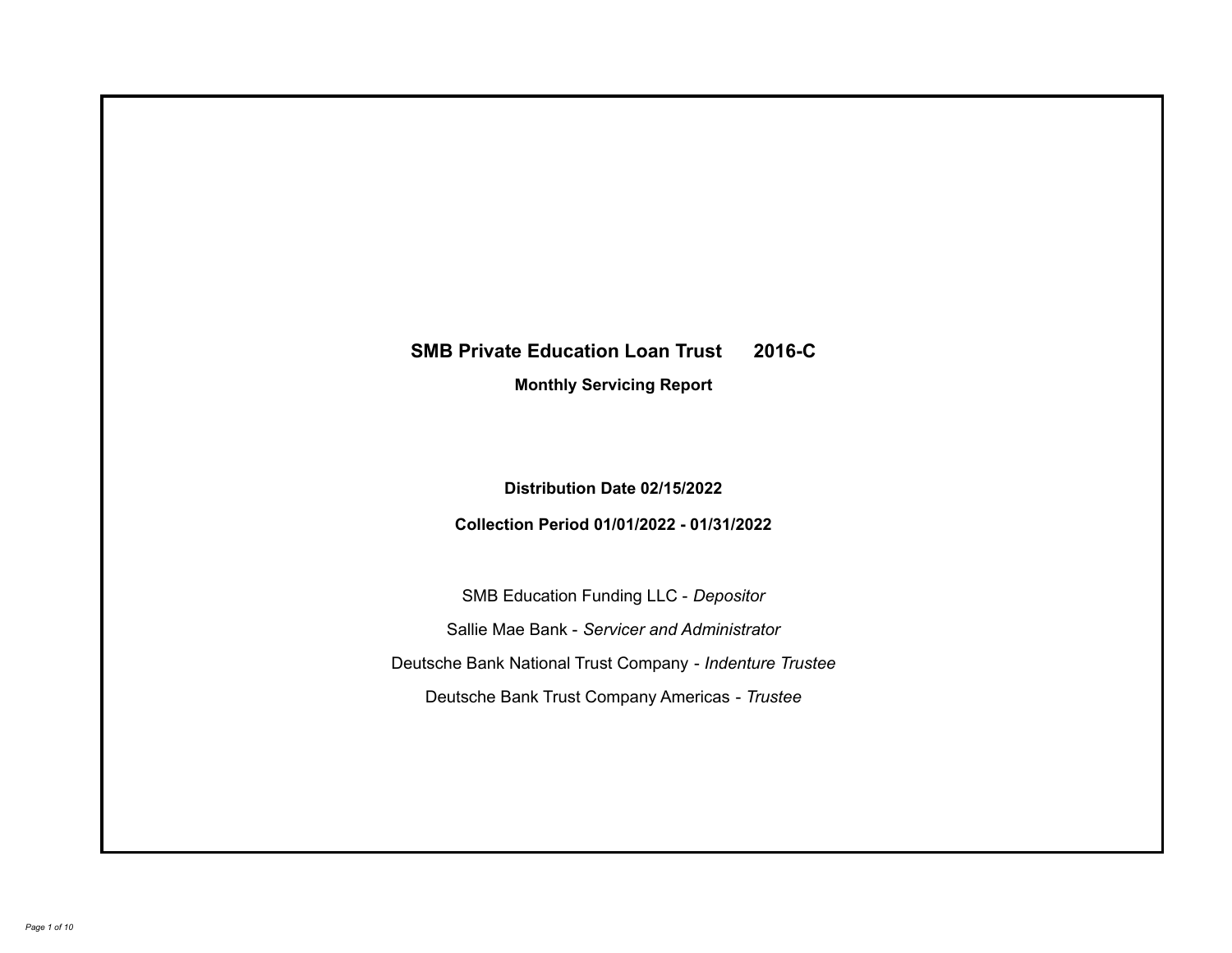A

| A | <b>Student Loan Portfolio Characteristics</b>                  |                                                 | <b>Settlement Date</b><br>10/12/2016 | 12/31/2021                       | 01/31/2022                       |
|---|----------------------------------------------------------------|-------------------------------------------------|--------------------------------------|----------------------------------|----------------------------------|
|   | <b>Principal Balance</b><br>Interest to be Capitalized Balance |                                                 | \$695,789,571.77<br>44,552,744.60    | \$273,743,956.06<br>8,121,834.97 | \$267,998,148.81<br>7,884,991.75 |
|   | Pool Balance                                                   |                                                 | \$740,342,316.37                     | \$281,865,791.03                 | \$275,883,140.56                 |
|   | Weighted Average Coupon (WAC)                                  |                                                 | 8.30%                                | 7.78%                            | 7.79%                            |
|   | Weighted Average Remaining Term<br>Number of Loans             |                                                 | 131.32<br>63,478                     | 124.24<br>25,416                 | 124.16<br>24,919                 |
|   | Number of Borrowers<br>Pool Factor                             |                                                 | 60,942                               | 24,325<br>0.380723599            | 23,847<br>0.372642674            |
|   |                                                                | Since Issued Total Constant Prepayment Rate (1) |                                      | 10.26%                           | 10.25%                           |
| в | <b>Debt Securities</b>                                         | <b>Cusip/Isin</b>                               | 01/18/2022                           |                                  | 02/15/2022                       |
|   | A <sub>2</sub> A                                               | 78449KAB6                                       | \$88,696,218.02                      |                                  | \$86,174,618.13                  |

|     | Cusip/Isin<br><b>Certificates</b> | 01/18/2022      | 02/15/2022      |
|-----|-----------------------------------|-----------------|-----------------|
|     |                                   |                 |                 |
|     | 78449KAD2                         | \$50,000,000.00 | \$50,000,000.00 |
| A2B | 78449KAC4                         | \$58,609,835.70 | \$56,943,580.26 |

 $\,$  C  $\,$ 

| <b>Account Balances</b> | 01/18/2022     | 02/15/2022     |
|-------------------------|----------------|----------------|
| Reserve Account Balance | \$1,865,473.00 | \$1,865,473.00 |
|                         |                |                |

Residual 78449K100 \$ 100,000.00 \$100,000.00

| <b>Asset / Liability</b>               | 01/18/2022      | 02/15/2022      |
|----------------------------------------|-----------------|-----------------|
| Overcollateralization Percentage       | 30.00%          | 30.00%          |
| Specified Overcollateralization Amount | \$84.559.737.31 | \$82,764,942.17 |
| Actual Overcollateralization Amount    | \$84,559,737.31 | \$82,764,942.17 |

(1) For additional information, see 'Since Issued CPR Methodology' found in section VIII of this report .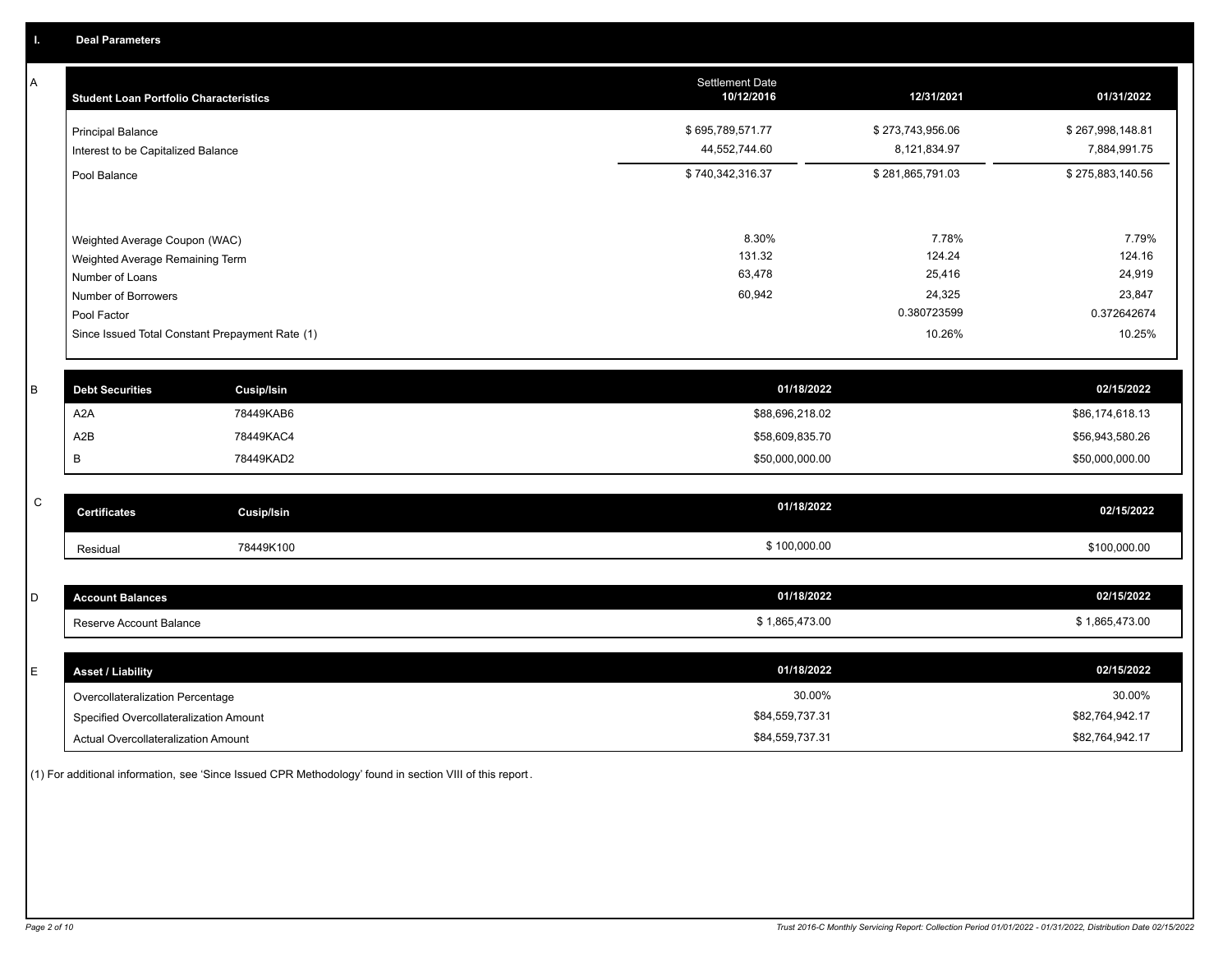## **II. 2016-C Trust Activity 01/01/2022 through 01/31/2022**

## **Total Principal Receipts \$ 5,930,279.51**  Other Principal Deposits 80,356.22 Servicer Principal Reimbursement 0.00 Seller Principal Reimbursement 0.00 Borrower Principal 5,849,923.29 A **Student Loan Principal Receipts**

### B **Student Loan Interest Receipts**

| <b>Total Interest Receipts</b>  | \$1,599,379.71 |
|---------------------------------|----------------|
| Other Interest Deposits         | 267.94         |
| Servicer Interest Reimbursement | 0.00           |
| Seller Interest Reimbursement   | 0.00           |
| Borrower Interest               | 1,599,111.77   |

| C       | <b>Recoveries on Realized Losses</b>                             | \$69,254.41    |
|---------|------------------------------------------------------------------|----------------|
| D       | <b>Investment Income</b>                                         | \$191.87       |
| E.      | <b>Funds Borrowed from Next Collection Period</b>                | \$0.00         |
|         | Funds Repaid from Prior Collection Period                        | \$0.00         |
| G       | Loan Sale or Purchase Proceeds                                   | \$0.00         |
| H       | <b>Initial Deposits to Distribution Account</b>                  | \$0.00         |
|         | <b>Excess Transferred from Other Accounts</b>                    | \$0.00         |
| J       | <b>Borrower Benefit Reimbursements</b>                           | \$0.00         |
| K       | <b>Other Deposits</b>                                            | \$0.00         |
|         | <b>Other Fees Collected</b>                                      | \$0.00         |
| M       | <b>AVAILABLE FUNDS</b>                                           | \$7,599,105.50 |
| N       | Non-Cash Principal Activity During Collection Period             | \$184,472.26   |
| $\circ$ | Aggregate Purchased Amounts by the Depositor, Servicer or Seller | \$80,624.16    |
| P       | Aggregate Loan Substitutions                                     | \$0.00         |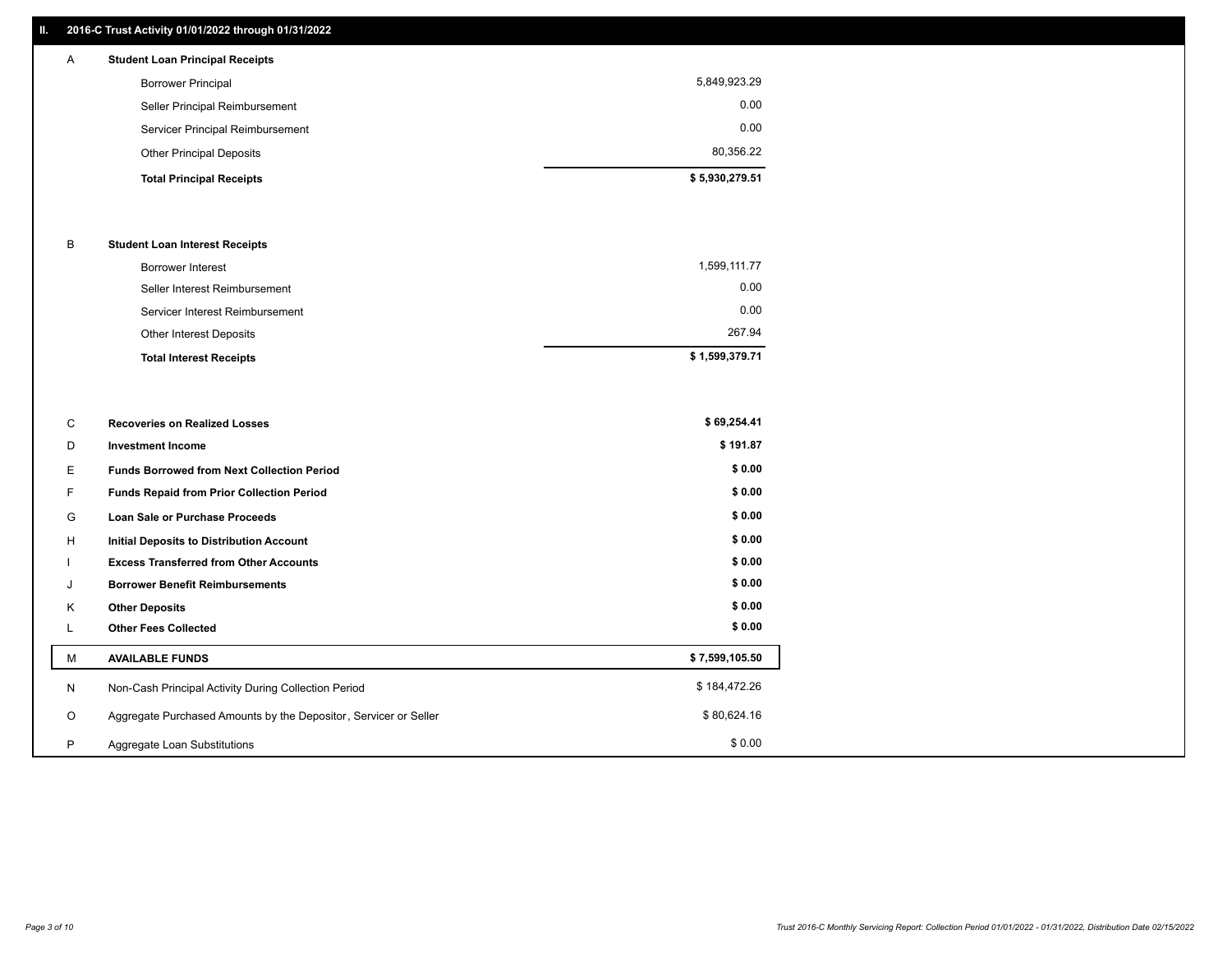|                   | <b>Loans by Repayment Status</b> |                          |         |                                                           |                |                            |                          |         |                                                           |                |                            |
|-------------------|----------------------------------|--------------------------|---------|-----------------------------------------------------------|----------------|----------------------------|--------------------------|---------|-----------------------------------------------------------|----------------|----------------------------|
|                   |                                  |                          |         | 01/31/2022                                                |                |                            | 12/31/2021               |         |                                                           |                |                            |
|                   |                                  | <b>Wtd Avg</b><br>Coupon | # Loans | Principal and<br><b>Interest Accrued</b><br>to Capitalize | % of Principal | % of Loans in<br>Repay (1) | <b>Wtd Avg</b><br>Coupon | # Loans | Principal and<br><b>Interest Accrued</b><br>to Capitalize | % of Principal | % of Loans in<br>Repay (1) |
| INTERIM:          | IN SCHOOL                        | 8.91%                    | 318     | \$5,443,638.10                                            | 1.973%         | $-$ %                      | 8.85%                    | 357     | \$6,149,655.83                                            | 2.182%         | $-$ %                      |
|                   | GRACE                            | 8.53%                    | 118     | \$2,066,397.55                                            | 0.749%         | $-$ %                      | 8.60%                    | 95      | \$1,629,033.09                                            | 0.578%         | $-$ %                      |
|                   | <b>DEFERMENT</b>                 | 8.62%                    | 1,665   | \$23,765,284.62                                           | 8.614%         | $-$ %                      | 8.66%                    | 1,770   | \$25,158,534.13                                           | 8.926%         | $-$ %                      |
| <b>REPAYMENT:</b> | <b>CURRENT</b>                   | 7.66%                    | 21,630  | \$227,963,231.86                                          | 82.630%        | 93.195%                    | 7.63%                    | 22,009  | \$232,205,296.93                                          | 82.382%        | 93.282%                    |
|                   | 30-59 DAYS DELINQUENT            | 7.98%                    | 498     | \$6,461,852.78                                            | 2.342%         | 2.642%                     | 8.28%                    | 519     | \$7,070,185.76                                            | 2.508%         | 2.840%                     |
|                   | 60-89 DAYS DELINQUENT            | 8.17%                    | 239     | \$3,611,403.92                                            | 1.309%         | 1.476%                     | 7.93%                    | 220     | \$3,573,442.50                                            | 1.268%         | 1.436%                     |
|                   | 90+ DAYS DELINQUENT              | 8.18%                    | 163     | \$2,713,723.54                                            | 0.984%         | 1.109%                     | 7.74%                    | 114     | \$1,833,447.59                                            | 0.650%         | 0.737%                     |
|                   | FORBEARANCE                      | 7.61%                    | 288     | \$3,857,608.19                                            | 1.398%         | 1.577%                     | 7.46%                    | 332     | \$4,246,195.20                                            | 1.506%         | 1.706%                     |
| <b>TOTAL</b>      |                                  |                          | 24,919  | \$275,883,140.56                                          | 100.00%        | 100.00%                    |                          | 25,416  | \$281,865,791.03                                          | 100.00%        | 100.00%                    |

Percentages may not total 100% due to rounding \*

1 Loans classified in "Repayment" include any loan for which interim interest only, \$25 fixed payments or full principal and interest payments are due.

| <b>Loans by Borrower Status</b> |                                                                                                                                                                              |                          |         |                                                           |                |                                |                          |         |                                                                  |                |                                |
|---------------------------------|------------------------------------------------------------------------------------------------------------------------------------------------------------------------------|--------------------------|---------|-----------------------------------------------------------|----------------|--------------------------------|--------------------------|---------|------------------------------------------------------------------|----------------|--------------------------------|
|                                 |                                                                                                                                                                              |                          |         | 01/31/2022                                                |                |                                |                          |         | 12/31/2021                                                       |                |                                |
|                                 |                                                                                                                                                                              | <b>Wtd Avg</b><br>Coupon | # Loans | Principal and<br><b>Interest Accrued</b><br>to Capitalize | % of Principal | % of Loans in<br>P&I Repay (2) | <b>Wtd Avg</b><br>Coupon | # Loans | <b>Principal and</b><br><b>Interest Accrued</b><br>to Capitalize | % of Principal | % of Loans in<br>P&I Repay (2) |
| <b>INTERIM:</b>                 | IN SCHOOL                                                                                                                                                                    | 8.50%                    | 623     | \$10,563,900.27                                           | 3.829%         | $-$ %                          | 8.45%                    | 692     | \$11,685,639.45                                                  | 4.146%         | $-$ %                          |
|                                 | <b>GRACE</b>                                                                                                                                                                 | 8.31%                    | 213     | \$3,477,795.75                                            | 1.261%         | $-$ %                          | 8.51%                    | 178     | \$2,834,775.25                                                   | 1.006%         | $-$ %                          |
|                                 | <b>DEFERMENT</b>                                                                                                                                                             | 8.23%                    | 3,022   | \$41,089,906.70                                           | 14.894%        | $-$ %                          | 8.26%                    | 3,216   | \$43,280,390.26                                                  | 15.355%        | $-$ %                          |
| P&I REPAYMENT:                  | <b>CURRENT</b>                                                                                                                                                               | 7.65%                    | 19,899  | \$204,565,064.21                                          | 74.149%        | 92.668%                        | 7.62%                    | 20,175  | \$207,798,179.61                                                 | 73.722%        | 92.740%                        |
|                                 | 30-59 DAYS DELINQUENT                                                                                                                                                        | 7.96%                    | 483     | \$6,225,511.74                                            | 2.257%         | 2.820%                         | 8.30%                    | 497     | \$6,741,380.15                                                   | 2.392%         | 3.009%                         |
|                                 | 60-89 DAYS DELINQUENT                                                                                                                                                        | 8.18%                    | 232     | \$3,464,797.74                                            | 1.256%         | 1.570%                         | 7.90%                    | 214     | \$3,498,160.35                                                   | 1.241%         | 1.561%                         |
|                                 | 90+ DAYS DELINQUENT                                                                                                                                                          | 8.18%                    | 159     | \$2,638,555.96                                            | 0.956%         | 1.195%                         | 7.73%                    | 112     | \$1,781,070.76                                                   | 0.632%         | 0.795%                         |
|                                 | <b>FORBEARANCE</b>                                                                                                                                                           | 7.61%                    | 288     | \$3,857,608.19                                            | 1.398%         | 1.747%                         | 7.46%                    | 332     | \$4,246,195.20                                                   | 1.506%         | 1.895%                         |
| <b>TOTAL</b><br>$\star$<br>2    | Percentages may not total 100% due to rounding<br>Loans classified in "P&I Repayment" includes only those loans for which scheduled principal and interest payments are due. |                          | 24,919  | \$275,883,140.56                                          | 100.00%        | 100.00%                        |                          | 25,416  | \$281,865,791.03                                                 | 100.00%        | 100.00%                        |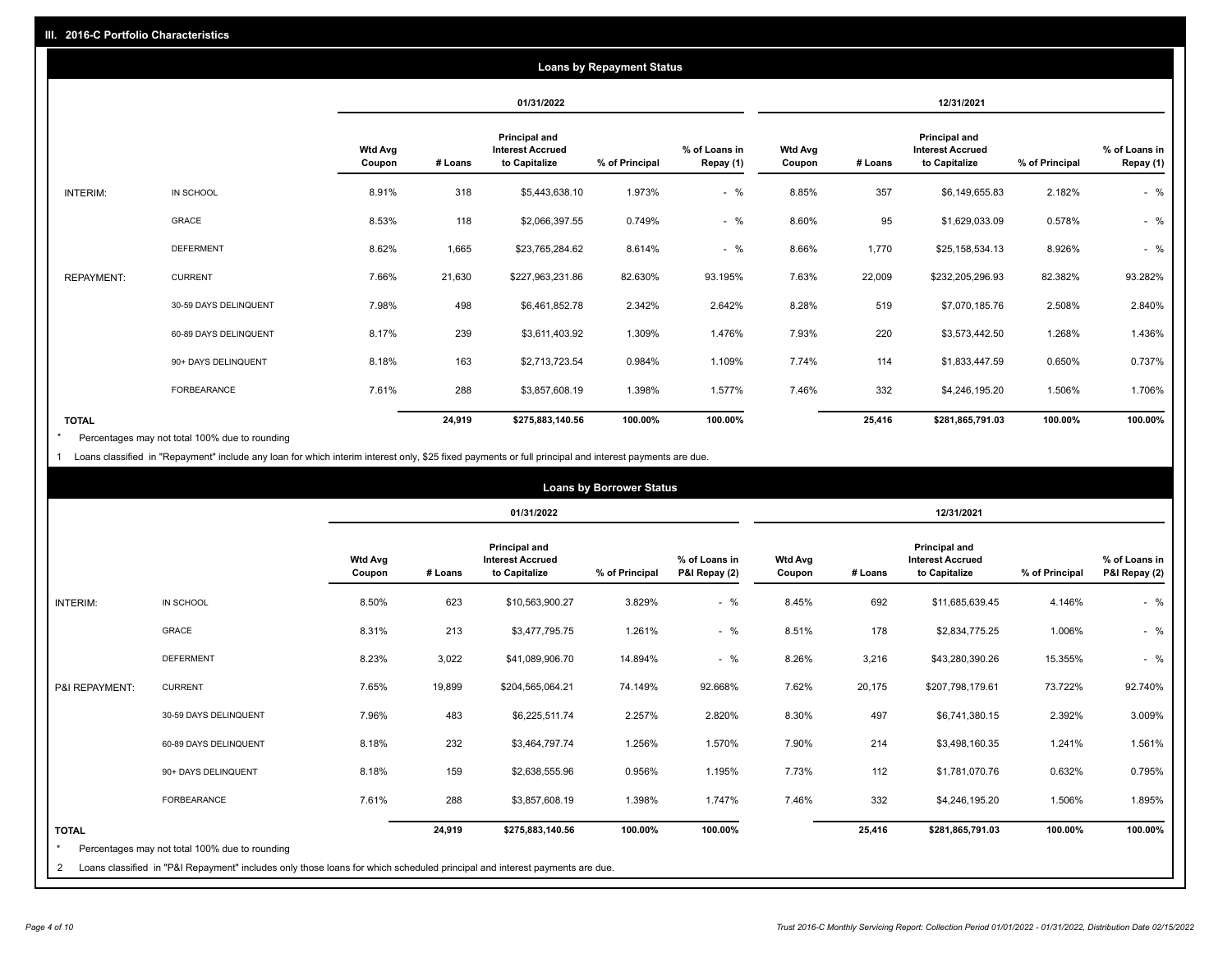|                                                                                                  | 1/31/2022        | 12/31/2021       |  |
|--------------------------------------------------------------------------------------------------|------------------|------------------|--|
| Pool Balance                                                                                     | \$275,883,140.56 | \$281,865,791.03 |  |
| Total # Loans                                                                                    | 24,919           | 25,416           |  |
| Total # Borrowers                                                                                | 23,847           | 24,325           |  |
| Weighted Average Coupon                                                                          | 7.79%            | 7.78%            |  |
| Weighted Average Remaining Term                                                                  | 124.16           | 124.24           |  |
| Percent of Pool - Cosigned                                                                       | 93.2%            | 93.2%            |  |
| Percent of Pool - Non Cosigned                                                                   | 6.8%             | 6.8%             |  |
| Borrower Interest Accrued for Period                                                             | \$1,784,959.11   | \$1,819,963.67   |  |
| Outstanding Borrower Interest Accrued                                                            | \$10,572,066.08  | \$10,873,408.40  |  |
| Gross Principal Realized Loss - Periodic *                                                       | \$281,098.51     | \$546,092.01     |  |
| Gross Principal Realized Loss - Cumulative *                                                     | \$30,811,442.50  | \$30,530,343.99  |  |
| Recoveries on Realized Losses - Periodic                                                         | \$69,254.41      | \$90,480.98      |  |
| Recoveries on Realized Losses - Cumulative                                                       | \$4,937,009.22   | \$4,867,754.81   |  |
| Net Losses - Periodic                                                                            | \$211,844.10     | \$455,611.03     |  |
| Net Losses - Cumulative                                                                          | \$25,874,433.28  | \$25,662,589.18  |  |
| Non-Cash Principal Activity - Capitalized Interest                                               | \$470,958.59     | \$961,718.62     |  |
| Since Issued Total Constant Prepayment Rate (CPR) (1)                                            | 10.25%           | 10.26%           |  |
| <b>Loan Substitutions</b>                                                                        | \$0.00           | \$0.00           |  |
| <b>Cumulative Loan Substitutions</b>                                                             | \$0.00           | \$0.00           |  |
| <b>Unpaid Servicing Fees</b>                                                                     | \$0.00           | \$0.00           |  |
| <b>Unpaid Administration Fees</b>                                                                | \$0.00           | \$0.00           |  |
| <b>Unpaid Carryover Servicing Fees</b>                                                           | \$0.00           | \$0.00           |  |
| Note Interest Shortfall                                                                          | \$0.00           | \$0.00           |  |
| Loans in Modification                                                                            | \$22,786,447.36  | \$23,895,967.63  |  |
| % of Loans in Modification as a % of Loans in Repayment (P&I)                                    | 10.51%           | 10.87%           |  |
|                                                                                                  |                  |                  |  |
| % Annualized Gross Principal Realized Loss - Periodic as a %<br>of Loans in Repayment (P&I) * 12 | 1.56%            | 2.98%            |  |
| % Gross Principal Realized Loss - Cumulative as a % of<br><b>Original Pool Balance</b>           | 4.16%            | 4.12%            |  |

\* In accordance with the Servicer's current policies and procedures, after September 1, 2017 loans subject to bankruptcy claims generally will not be reported as a charged- off unless and until they are delinquent for 120

(1) For additional information, see 'Since Issued CPR Methodology' found in section VIII of this report .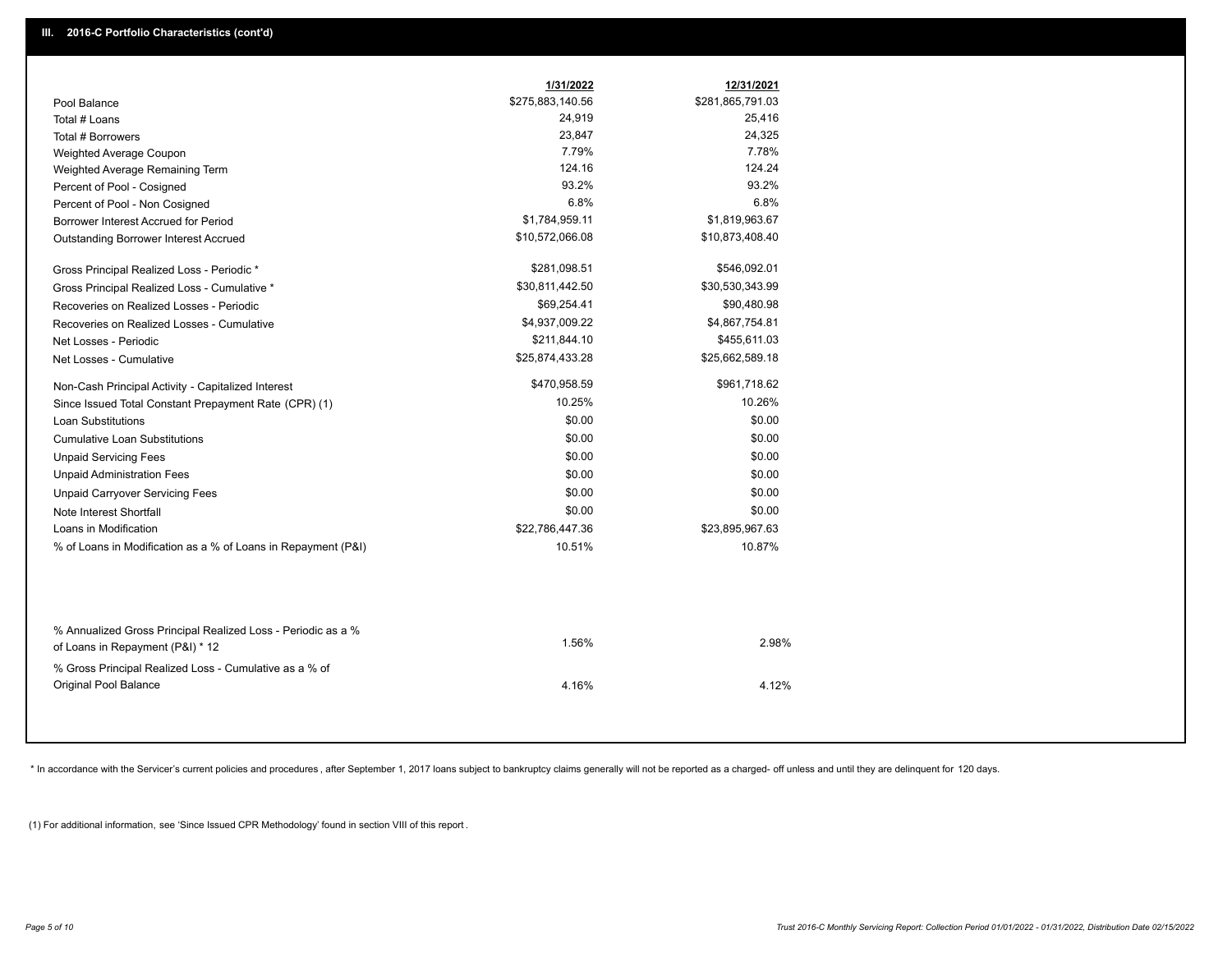#### **Loan Program**  A

|                                    | Weighted<br>Average | # LOANS  | <b>\$ AMOUNT</b> | % *       |
|------------------------------------|---------------------|----------|------------------|-----------|
| - Smart Option Interest-Only Loans | 6.66%               | 4,717    | \$35,742,090.64  | 12.956%   |
| - Smart Option Fixed Pay Loans     | 7.76%               | 6,706    | \$87,253,307.27  | 31.627%   |
| - Smart Option Deferred Loans      | 8.07%               | 13,496   | \$152,887,742.65 | 55.418%   |
| - Other Loan Programs              | $0.00\%$            | $\Omega$ | \$0.00           | $0.000\%$ |
| <b>Total</b>                       | 7.79%               | 24,919   | \$275,883,140.56 | 100.000%  |

\* Percentages may not total 100% due to rounding

B

C

**Index Type**

|                       | Weighted<br>Average | # LOANS  | <b>\$ AMOUNT</b> | $%$ *    |
|-----------------------|---------------------|----------|------------------|----------|
| - Fixed Rate Loans    | 8.03%               | 5,514    | \$72,478,023.59  | 26.271%  |
| - LIBOR Indexed Loans | 7.71%               | 19,405   | \$203,405,116.97 | 73.729%  |
| - Other Index Rates   | $0.00\%$            | $\Omega$ | \$0.00           | 0.000%   |
| <b>Total</b>          | 7.79%               | 24,919   | \$275,883,140.56 | 100.000% |

\* Percentages may not total 100% due to rounding

## **Weighted Average Recent FICO**

| 1,589<br>1,632<br>2,613 | \$19,067,601.47<br>\$19,796,038.09 | 6.911%<br>7.176% |
|-------------------------|------------------------------------|------------------|
|                         |                                    |                  |
|                         |                                    |                  |
|                         | \$30,128,996.86                    | 10.921%          |
| 4,912                   | \$57,517,639.79                    | 20.849%          |
| 14,173                  | \$149,372,864.35                   | 54.144%          |
| 0                       | \$0.00                             | 0.000%           |
| 24,919                  | \$275,883,140.56                   | 100.000%         |
|                         |                                    |                  |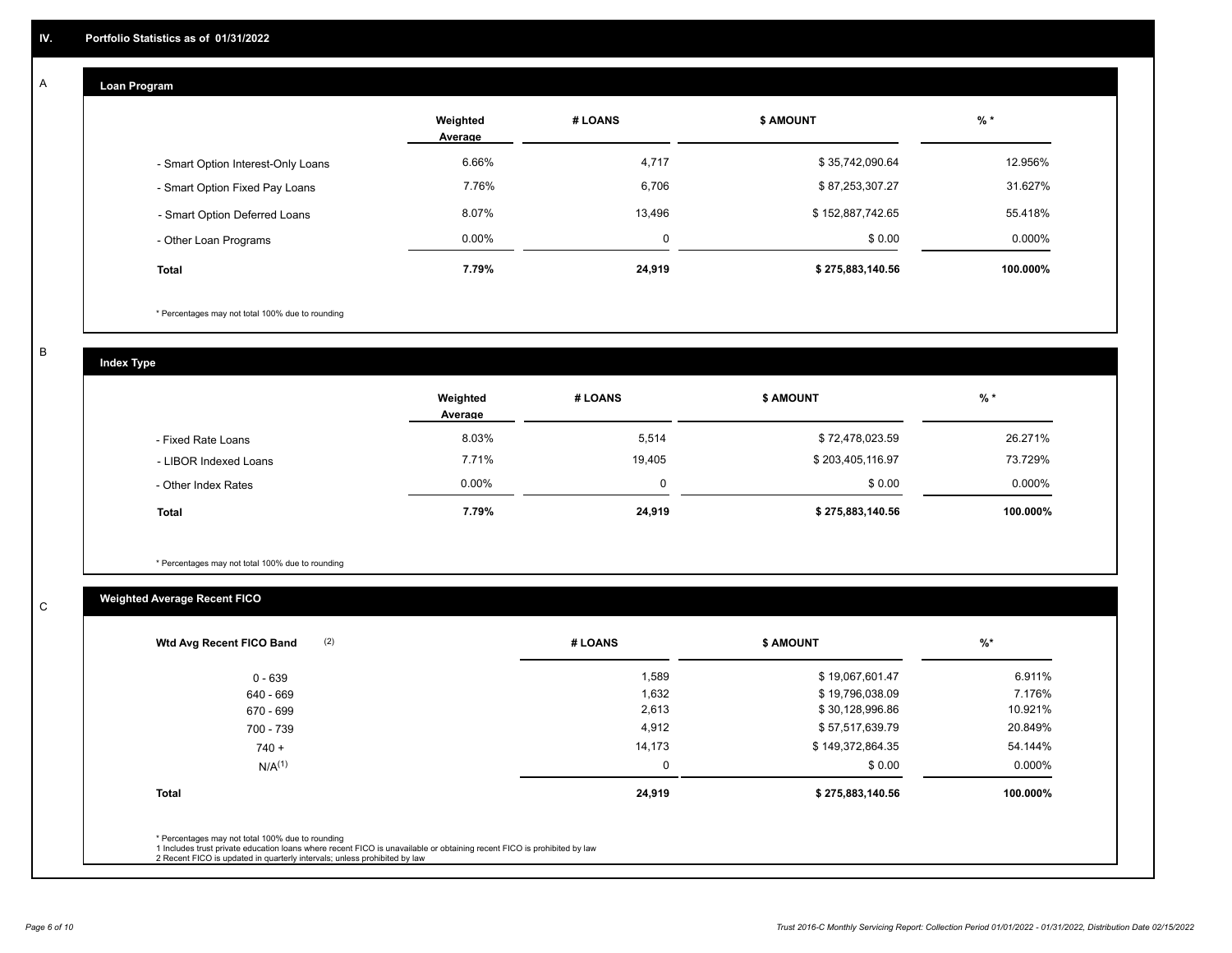| ٧. | 2016-C Reserve Account, Principal Distribution, and R-2 Certificate Calculations        |                  |  |  |
|----|-----------------------------------------------------------------------------------------|------------------|--|--|
| А. | <b>Reserve Account</b>                                                                  |                  |  |  |
|    | Specified Reserve Account Balance                                                       | \$1,865,473.00   |  |  |
|    | Actual Reserve Account Balance                                                          | \$1,865,473.00   |  |  |
| В. | <b>Principal Distribution Amount</b>                                                    |                  |  |  |
|    | Class A Notes Outstanding<br>i.                                                         | \$147,306,053.72 |  |  |
|    | Pool Balance<br>ii.                                                                     | \$275,883,140.56 |  |  |
|    | First Priority Principal Distribution Amount (i - ii)<br>iii.                           | \$0.00           |  |  |
|    | Class A and B Notes Outstanding<br>iv.                                                  | \$197,306,053.72 |  |  |
|    | <b>First Priority Principal Distribution Amount</b><br>ν.                               | \$0.00           |  |  |
|    | Pool Balance<br>vi.                                                                     | \$275,883,140.56 |  |  |
|    | Specified Overcollateralization Amount<br>vii.                                          | \$82,764,942.17  |  |  |
|    | Regular Principal Distribution Amount (if (iv > 0, (iv - v) - (vi - vii))<br>viii.      | \$4,187,855.33   |  |  |
|    | Pool Balance<br>ix.                                                                     | \$275,883,140.56 |  |  |
|    | 10% of Initial Pool Balance<br>х.                                                       | \$74,034,231.64  |  |  |
|    | First Priority Principal Distribution Amount<br>xi.                                     | \$0.00           |  |  |
|    | Regular Principal Distribution Amount<br>xii.                                           | \$4,187,855.33   |  |  |
|    | Available Funds (after payment of waterfall items A through I)<br>xiii.                 | \$2,856,057.41   |  |  |
|    | Additional Principal Distribution Amount (if(vi <= x,min(xiii, vi - xi - xii)))<br>xiv. | \$0.00           |  |  |
|    |                                                                                         |                  |  |  |
| C. | R-2 Certificate                                                                         |                  |  |  |
|    | <b>Previous Notional Balance</b>                                                        | \$44,905,600.00  |  |  |
|    | Shortfall of Principal                                                                  | \$0.00           |  |  |
|    | Shortfall of Interest                                                                   | \$0.00           |  |  |
|    | <b>Current Notional Balance</b>                                                         | \$44,905,600.00  |  |  |
|    | Excess Distribution Allocated (1)                                                       | \$874,642.82     |  |  |
|    |                                                                                         |                  |  |  |

1. Until the notional amount of the R-2 Certificate is reduced to zero and if there is excess cash through the distribution available it will be distributed to the R-2 Certificate, otherwise the amount will be zero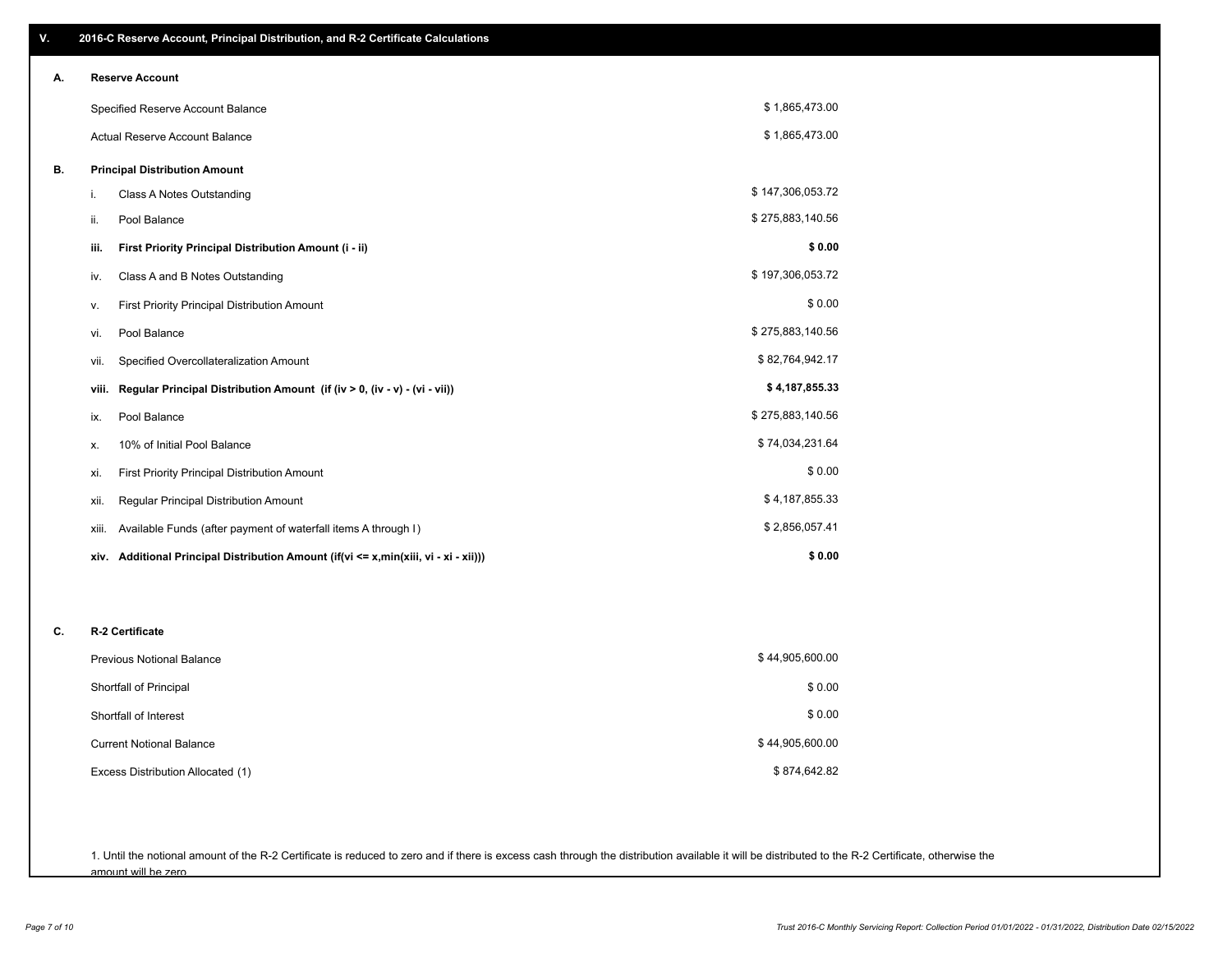|                                                         | Paid           | <b>Funds Balance</b> |
|---------------------------------------------------------|----------------|----------------------|
| <b>Total Available Funds</b>                            |                | \$7,599,105.50       |
| <b>Trustee Fees</b><br>A                                | \$0.00         | \$7,599,105.50       |
| В<br><b>Servicing Fees</b>                              | \$182,896.21   | \$7,416,209.29       |
| i. Administration Fees<br>C                             | \$8,333.00     | \$7,407,876.29       |
| ii. Unreimbursed Administrator Advances plus any Unpaid | \$600.00       | \$7,407,276.29       |
| D<br>Class A Noteholders Interest Distribution Amount   | \$227,946.88   | \$7,179,329.41       |
| Е<br><b>First Priority Principal Payment</b>            | \$0.00         | \$7,179,329.41       |
| Class B Noteholders Interest Distribution Amount<br>F.  | \$135,416.67   | \$7,043,912.74       |
| <b>Reinstatement Reserve Account</b><br>G               | \$0.00         | \$7,043,912.74       |
| H<br><b>Regular Principal Distribution</b>              | \$4,187,855.33 | \$2,856,057.41       |
| <b>Carryover Servicing Fees</b>                         | \$0.00         | \$2,856,057.41       |
| Additional Principal Distribution Amount<br>J           | \$0.00         | \$2,856,057.41       |
| Unpaid Expenses of Trustee<br>Κ                         | \$0.00         | \$2,856,057.41       |
| Unpaid Expenses of Administrator<br>L                   | \$0.00         | \$2,856,057.41       |
| M<br>i. Remaining Funds to the R-1 Certificateholder(s) | \$1,981,414.59 | \$874,642.82         |
| ii. Remaining Funds to the R-2 Certificateholder(s)     | \$874,642.82   | \$0.00               |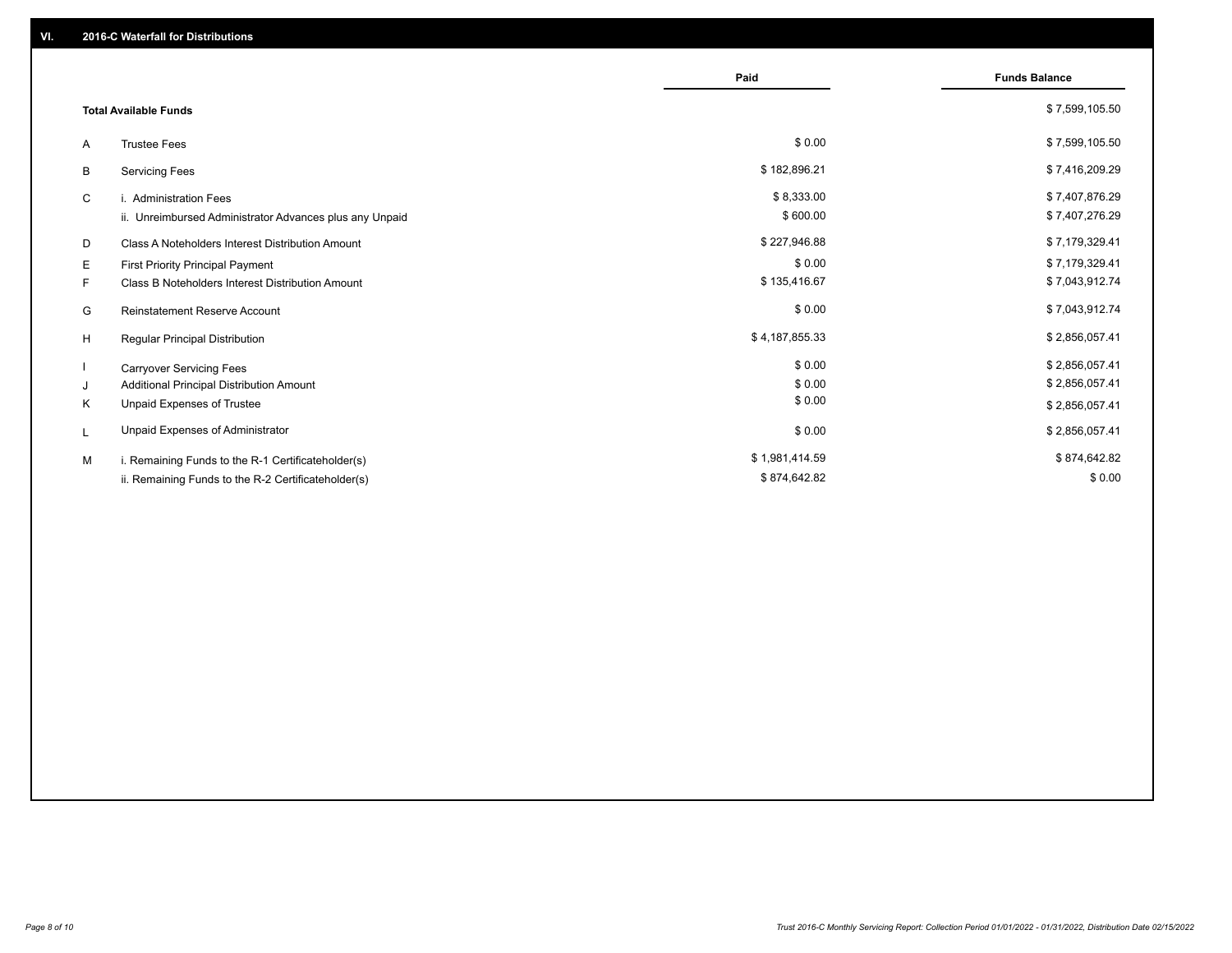## Ending Balance Factor Paydown Factor 0.011108370 0.011108370 0.000000000 Ending Principal Balance \$56,000,000.00 \$86,174,618.13 \$56,943,580.26 \$56,943,580.26 \$56,000,000.00 Principal Paid \$2,521,599.89 \$ 1,666,255.44 \$ - \$ - \$ - \$ - Interest Shortfall \$ 172,957.63 \$ 54,989.25 \$ 135,416.67 Interest Paid Total Interest Due \$ 172,957.63 \$ 54,989.25 \$ 135,416.67 \$ - \$ - \$ - Interest Shortfall from Prior Period Plus Accrued Interest Current Interest Due \$ 172,957.63 \$ 54,989.25 \$ 135,416.67 Accrued Interest Factor **2.0002708333** 0.001950000 0.001950000 0.000938226 0.000938226 0.002708333 Interest Rate\* 2.34000% 1.20629% 3.25000% Daycount Fraction 0.08333333 0.07777778 0.08333333 Accrual Period End 2/15/2022 2/15/2022 2/15/2022 Accrual Period Begin 1/15/2022 1/18/2022 1/15/2022 Record Date (Days Prior to Distribution) **1 NEW YORK BUSINESS DAY** 1 NEW YORK BUSINESS DAY 1 NEW YORK BUSINESS DAY Spread/Fixed Rate 2.34% 1.10% 3.25% Index FIXED LIBOR FIXED Beginning Balance \$ 88,696,218.02 \$ \$8,696,218.02 \$ \$58,609,835.70 \$ \$50,000,000.00 \$ \$50,000,000.00 Cusip/Isin 78449KAB6 78449KAC4 78449KAD2 **A2A A2B B** 0.379623868 0.379623868 1.000000000 **Distribution Amounts**

\* Pay rates for Current Distribution. For the interest rates applicable to the next distribution date, please see https://www.salliemae.com/about/investors/data/SMBabrate.txt.

**VII. 2016-C Distributions**